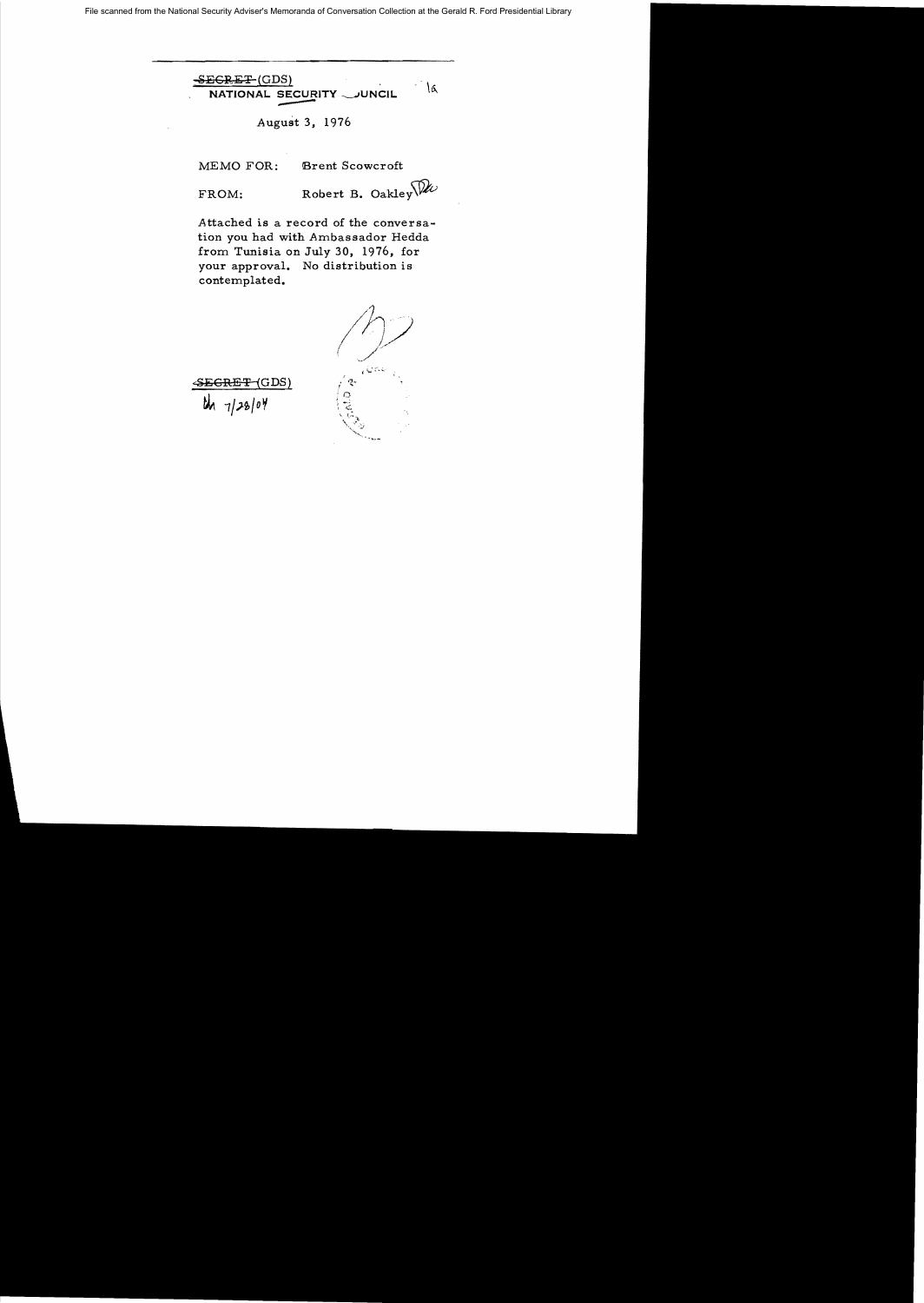## THE **WHITE** HOUSE

**WASHINGTON** 

SEGRET (GDS)

## MEMORANDUM OF CONVERSATION

| PARTICIPANTS: | Brent Scowcroft, Assistant to the President |
|---------------|---------------------------------------------|
|               | for National Security Affairs               |
|               | His Excellency Ali Hedda, Ambassador from   |
|               | Tunisia<br>Robert B. Oakley, KSC Staff      |
|               |                                             |
|               |                                             |
|               | DATE AND TIME: Friday, July 30, 1976        |

 $3:00 - 3:30$  p.m.

PLACE: The Assistant's Office

After being welcomed back to Washington after a foreshortened home leave, Hedda said he had worked very hard during his brief stay in Tunis, first in encouraging American business exchanges with Tunisia and then with the Libyan threat against Tunisia and what could be done to counter it. He delivered to General Scowcroft a hand-written letter from Bourguiba, Jr., who had also asked Hedda to convey his thanks and appreciation for an excellent visit and good talks with the President and the Secretary. Scowcroft replied that he had been most impressed by Bourguiba, Jr.

Hedda described his special mission which had caused him to see Under Secretary of State Habib, Mr. Noyes of Defense (ISA) and Scowcroft, and to request an appointment with the Secretary. It is one of seeking help in coping with the serious threat posed by Qadhafi of Libya. He is mad but dangerous and Tunisia's latest intelligence is that in addition to the 700 mercenaries presently being trained in Libya for operations against other states, an appeal has gone out with strong financial inducements for 1,000 more to come to Libya. It is possible that an attack by "commandos" against Tunisia could occur on President Bourguiba's birthday, August 3. The GOT had gone to its best and strongest friends, the US, France and Egypt. All have agreed to help and all three are sending naval vessels to demonstrate their support.

 $S_{\text{EGRBF}}$  (GDS) Subject to GDS of E.O. 11652 Automatically Downgraded at Two-Year Intervals and Declassified on December 31, 1984.

 $\mathcal{V}$ 

**DECLASSIFIED** E.O. 12958, SEC. 3.5 NSC MEMO, 11/24/98, STATE DEPT. GUIDELINES, State leview 3/13/04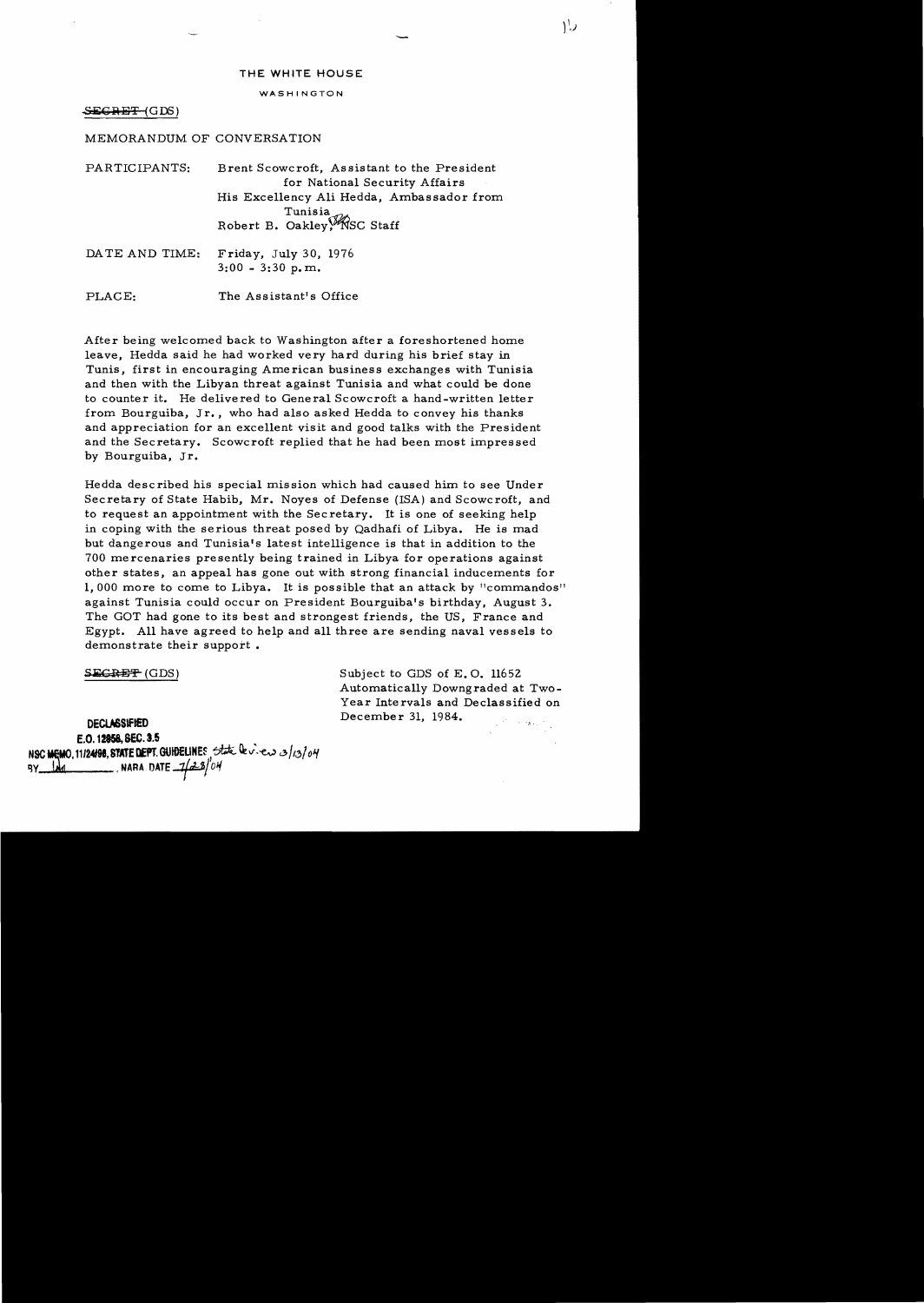## SEGRET(GDS)

Scowcroft said he had spoken to Defense which had promised to do more in the way of naval visits. Hedda said he had asked Habib and Noyes to accelerate delivery on TOW Missiles and Chaparral antiaircraft weapons, and to raise the FY 76 and FY 77 FMS credits rather than waiting until FY 78 and 79 to do more. He had spoken to Senators Percy and Humphrey and McGovern who have promised to submit a joint resolution supporting Tunisia, perhaps on Bourguiba's birthday. They should also support an increase in funds. Hedda also asked that we intensify intelligence cooperation in order to help solve the long-term problem. Scowcroft responded that we will do all we can to help. Tunisia knows just how strong our support is. He observed that the Egyptian military movements along Libya's eastern border should deter any attack on Tunisia. Hedda said that this was true, but the GOT fears instead of a major military attack, a small commando unit which could assasinate or do damage to vital economic targets. Libya had trained over 1,000 people for the attack on the Sudan, and Tunisia is an open, free society with no means of tightly controlling movement of people.

Scowcroft said there is no question but that we will cooperate closely in the intelligence field and try to speed up arms deliveries. We agree about the threat posed by Qadhafi. Hedda expressed appreciation for the re ception and left.

. . <u>. . . . . . . . . . . . . . .</u> .

Key Passage of BBJr Letter (Tab A)

Tunisia needs "highly accurate detection and even pre-detection of any move started across our borders, something like the installations in the Sinai; it also needs "highly accurate and almost light-speed means of communication to keep the prope r authorities informed so as they are able to commit all might to the border should any move (by Libya) be detected. Counter-action should be based on "light weaponry, bazookas, hand-portable missile throwers and grenades which could be used as soon as the alarm bell sounds."

"Ambassador Hedda will take time to make an assessment of my suggestions. "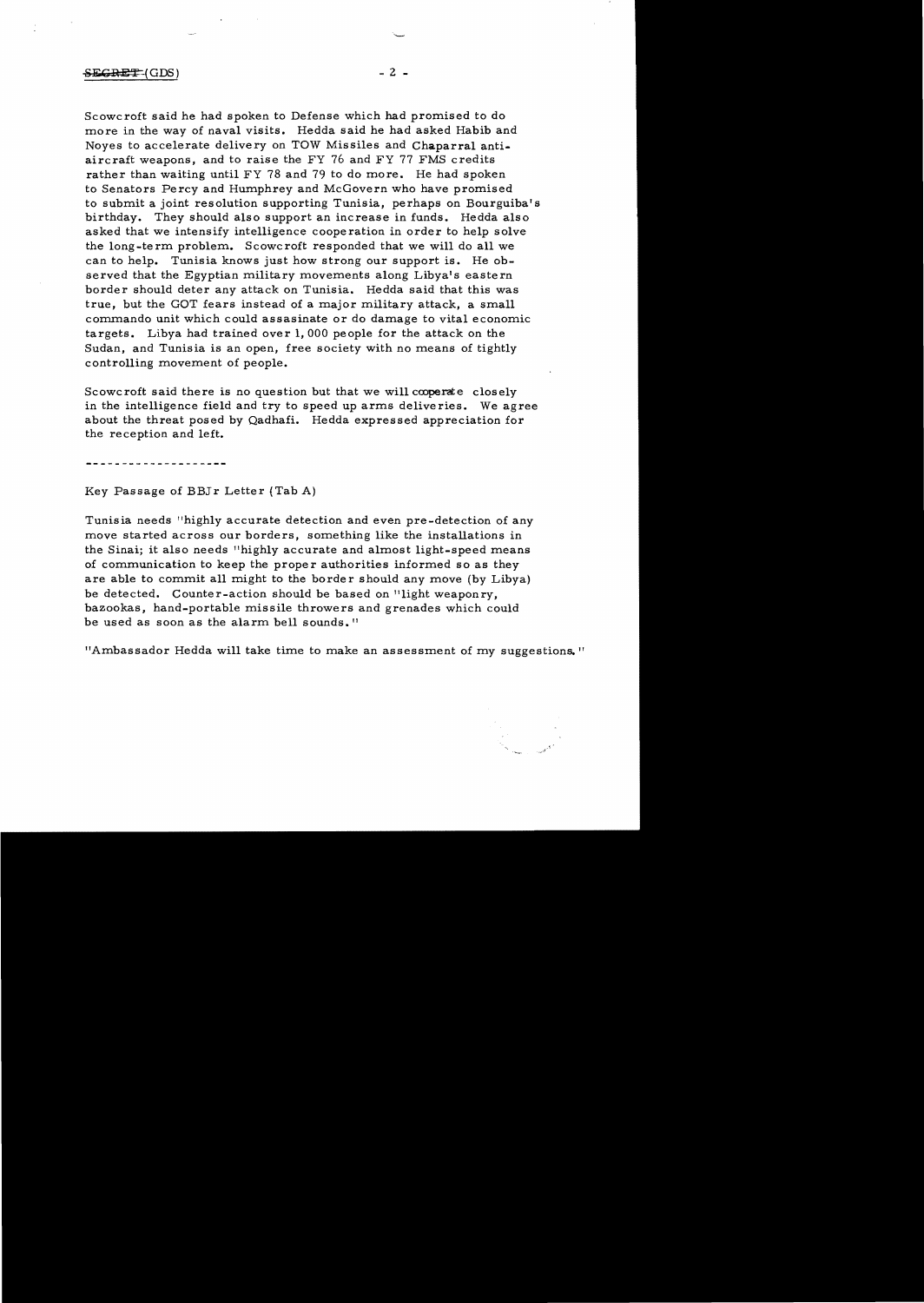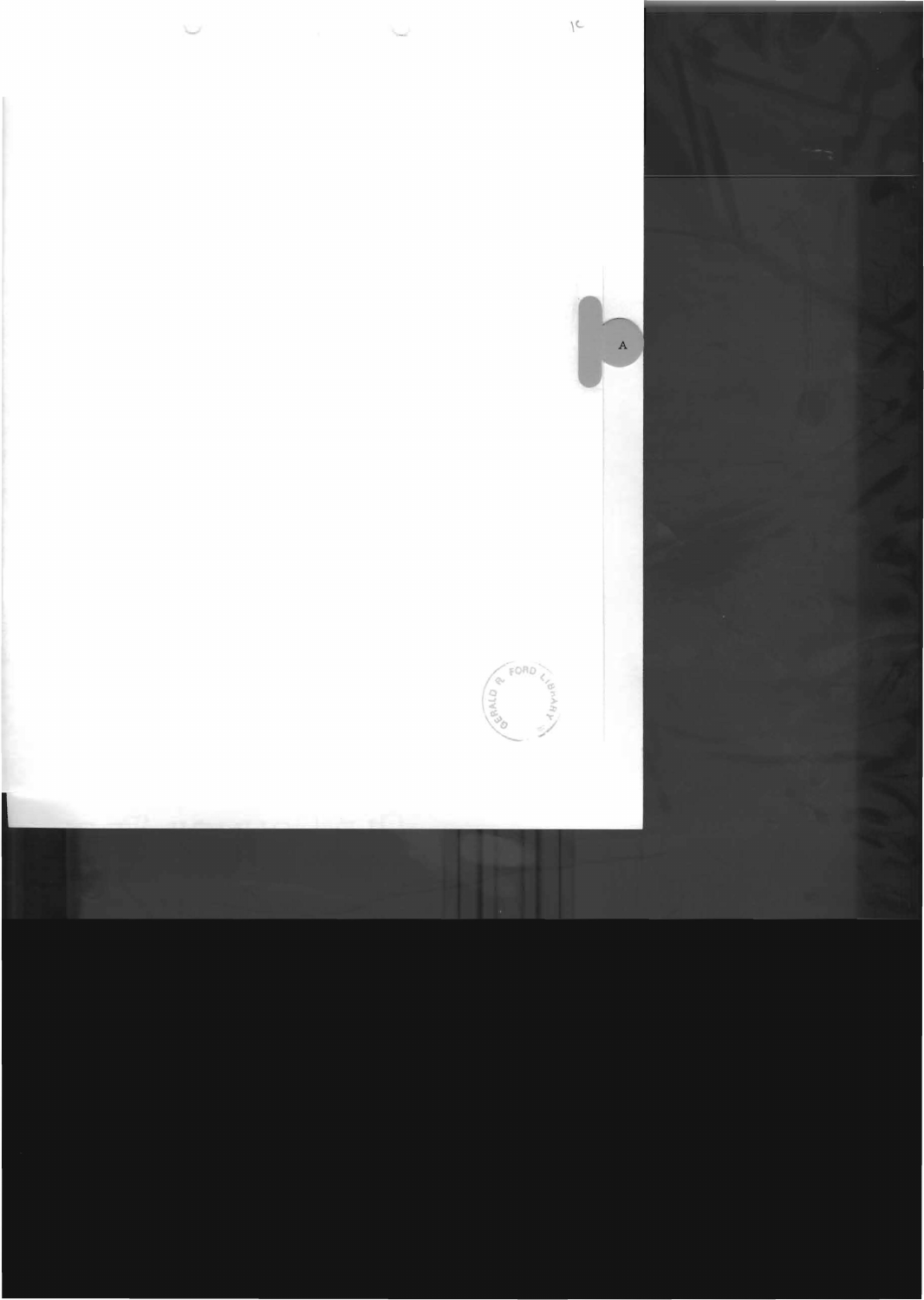ery both the extremessed eradin on hand of the U.S.A. coords have a deterring affect if it is wonder in a sufficiently coursing time. expressing fiendship and turbackthay the U.S. A will not remain uncommitted When it comes to TUNISIA's society. Forgine me, dear general tor thing on long and allow me to beg you to course, to Eresident Hora my deepest expression of respect and gratitude for his so coaren melcome and feelings towards an ald friend of the U.S.A. back to à tome when it was not fortionable to be no, to declare to beso, and it was even dayerous. Hecept dear general the assurances of my high consider tion and evalenting gets and for you concea for my little contry,<br>which means so much to us and to<br>the free world Yours, bicereen Rouguez

July 24<sup>141476.</sup> La Marsa <sub>\</sub>\\<br>Eunisie Habib Bourguila, fr

TO General Brent Scowersp Inecial Assistant to the Press dent For maximal technity.

Dear general, upon my return to Twis, J fromd your very kind letter; Nevers barry to read it and am less hoppy to arrite these few lines, which automator Hedda coill explain to you : in fact J coish J were not media vous "hoster" or deremiah ! out good "Godle on the Rent-doubt is again kilking around and us have some information, according